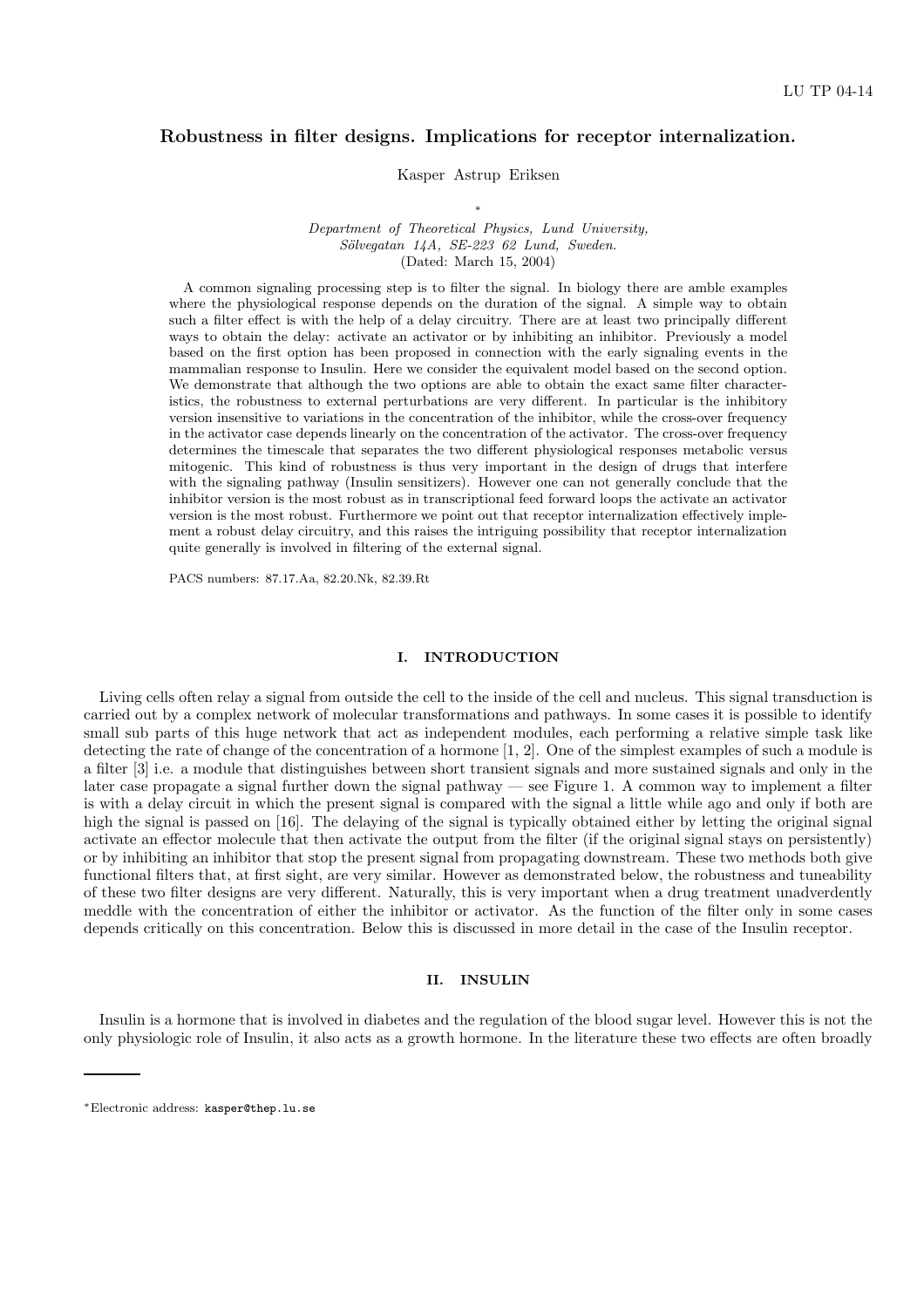

FIG. 1: The binding dynamics of two different Insulin analogues binding to the receptor. On average they are bound the same amount of time (40% of the time) i.e. they have the same affinity, but the dynamics is different. a) wild type Insulin with a typical residence time — the typical length of a peak — of the order minuttes. b) A supermitogenic variant where the residence time can be of order hours. (In the plot it is three times longer than in a)). Only the super mitogenic Insulin (b) is an effective growth hormone, while wild type Insulin (a) mainly acts as a metabolic hormone. Since cells often have many (more than 100) receptors the distinction between the two cases has to be made physically on or by the individual receptor. Thus the filter is localized on the receptor and only in scenario b) a mitogenic signal is passed on downstream.

.

referred to as Insulin's metabolic and mitogenic effects, respectively. Here we follow this practice. Experimentally one has established that the mitogenic potency of Insulin depends on the binding kinetics of Insulin towards its receptor. In particular it seems the residence time of Insulin  $k_-\,$  and not the affinity  $K_a = k_+/k_-\,$  is the determining factor [4] — see also figure 1. Insulin analogues with unusual long residence times k<sup>−</sup> (and unchanged affinity) are thus supermitogenic and even carcinogenic in some cases [5]. The above experiments [4] furthermore strongly suggests that the filter that gauge k<sup>−</sup> is physically located on the individual receptor itself. A time delay circuit model based on the presence of a hitherto unknown mitogenic effector has previously been proposed for this system [6]. Here this model is contrasted with a model where the effector is replaced by a prebound inhibitor that block the Insulin receptor from acting as a growth inducer — see figure 2. A very important characteristic of any filter is the time



FIG. 2: Effective minimal models for the mitogenic filter in Insulin signaling. Note that the non-equilibrium phosphyrolation of the receptor effectively makes the kinetic parameters independent of each other. In a ) the model considered in [6] is depicted.  $R_{00}$  is the unbound receptor.  $R_{h0}$  is the receptor with the hormone (Insulin represented as a dark spot) bound. However no mitogenic signal is transmitted before the effector molecule  $E$  (light polygon) also binds to the receptor. The time delay introduced by the need to bind the effector molecule after Insulin has bound to the receptor is approximately given by the on-rate  $k_{e+}E$ , where E is the concentration of effector molecules. If the residence time of the hormone Insulin  $k_$  is smaller than this time, the mitogenic signaling complex  $R_{he}$  is very rarely formed. The typical crossover frequency of the filter is thus the on-rate  $k_{e+}E$  and as such depends on the concentration of effector molecules E. Our slight variation where the effector has been replaced by a prebound inhibitor is depicted in b).  $R_{0i}$  is the receptor with the inhibitor prebound (dark polygon), but without Insulin.  $R_{Hi}$  is the receptor with Insulin bound. In this case no mitogenic signal is transmitted before the inhibitor is released from the receptor. The typical waiting time for this to happen is the residence time of the inhibitor  $k_{i-}$ . As in a) this is also the typical crossover frequency of the filter, but this time it is independent of the number of inhibitors.

Note that in equilibrium the concentration of the signaling complex  $(R_{he}$  in a) and  $R_{h0}$  in b)) only depends on the affinity of Insulin  $k_{+}H/k_{-}$ , so that a non-equilibrium transformation of the receptor upon Insulin binding is an essential ingredient in deriving the effective models a) and b).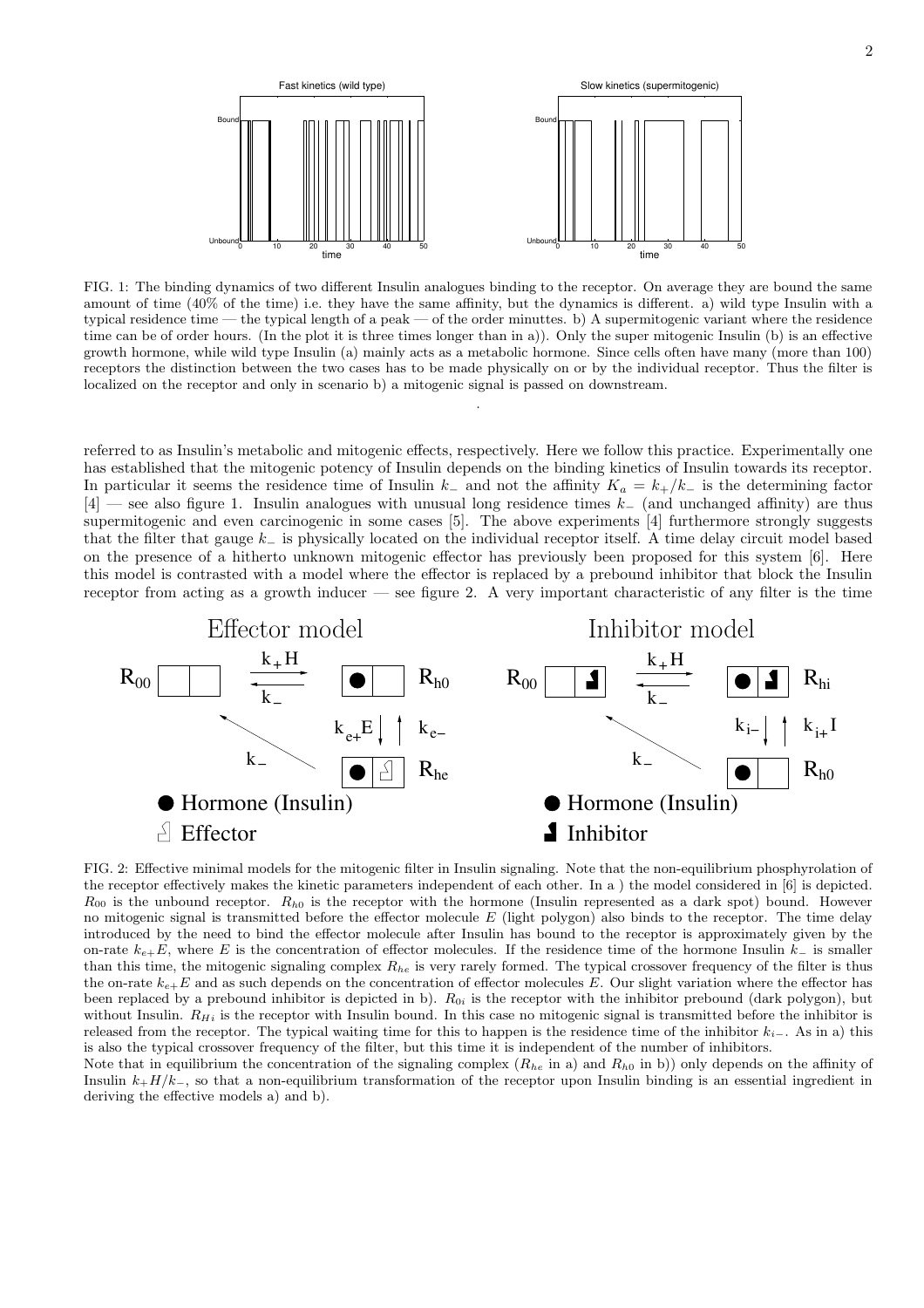| Effector                                                                                                                                                                                         | Inhibitor                        |
|--------------------------------------------------------------------------------------------------------------------------------------------------------------------------------------------------|----------------------------------|
| $\Big   \, \frac{k_{e+} E}{k_{e+} E + k_{e-}} \, \frac{k_{e+} E + k_{e-}}{k_{e+} E + k_{e-} + k_{-}} \, \, \frac{k_i}{k_{i-} + k_{i+} I} \, \frac{k_{i-} + k_{i+} I}{k_{i-} + k_{i+} I + k_{-}}$ |                                  |
|                                                                                                                                                                                                  | $\frac{k_{i-}}{k_{i-}+k_{i+}I}$  |
| $k_{e+}E+k_{e-}$                                                                                                                                                                                 | $k_{i-}+k_{i+}I$                 |
| $k_c$ , when the maximum is big $(\sim 1)   k_{e+}E$                                                                                                                                             | $k_{i-}$                         |
|                                                                                                                                                                                                  | $\frac{k_{e+}E}{k_{e+}E+k_{e-}}$ |

TABLE I: Characteristics of the effective filter in the original model with the delay carried out by an effector molecule (Fig. 2a) and our model variation with a prebound inhibitor (Fig. 2b).

In both cases the signal is proportional to the concentration of receptors with hormone bound on the outside  $R_{\text{Hormone bound}} =$  $k_{+}H/(k_{-} + k_{+}H)$ , that only depends on the affinity of Insulin  $K_a = k_{+}/k_{-}$  and not the residence time  $k_{-}$  itself. In the notation of Fig. 2 the signaling molecule in the effector case is  $R_{\text{Signaling}} = R_{he}$ , while in the inhibitor case it is the hormone bound receptor without inhibitor  $R_{\text{Signaling}} = R_{h0}$ . In both cases the signal transduction is proportional to a function of the form  $k_c/(k_c + k_-)$ , where  $k_c$  is the cross-over frequency where the signal is reduced to half of its maximum. In the fourth line  $k_c$  in the typical regime is listed for the two models. Notice the maximum (second line) is the equilibrium fraction of bound effector/unbound inhibitor (for the two scenarios, respectively) to a hormone occupied receptor and necessarily smaller than 1.

scale that separates long time scales from short ones. E.g. is a minute a long or short residence time and is such an Insulin analogue supermitogenic? In the original effector model, this cross-over timescale is inversely proportional to the number of effector molecules, while in the prebound inhibitor model the cross-over time is virtually independent of the inhibitor concentration. In table I the characteristics of the two models are contrasted to each other. For more details see appendix A. In the original model it is thus possible to tune individual cells such that Insulin mainly acts as a metabolic or a mitogenic agent merely by changing the concentration of the effector molecule. The downside of this tunablity is that the system is very vulnerable to any changes in the possibly very complex regulatory system determining the effector concentration. Naturally this is something designers of Insulin sensitizers have to keep in mind. Last we also want to point out that a model in which one instead consider the delay to be associated with a conformational change of the receptor is very similar to the inhibitor model and as such also is robust.

### III. RECEPTOR INTERNALIZATION

The precise molecular mechanism behind the metabolic mitogenic filter is unknown in the Insulin case. Along with many other receptors the Insulin receptor is internalized upon stimulation [7]. Such an internalization is also an example covered by the above model just with the membrane itself playing the role of the inhibitor. As the typical timescale for internalization is of the same order as the insulin residence time (minutes) [8] (5-15 minutes for the EGF receptor [9]) this is a very intriguing possibility. Especially as it is known that the internalized receptor triggers its own signal cascades [10, 11]. The differences between the signaling events from internalized and membrane bound receptor are thus very good putative candidates for the difference in metabolic versus mitogenic responses to Insulin.

Up to know we have mainly considered the filtering effect of the binding kinetics. However receptor internalization quite generally constitutes a robust time delay (on the order of minutes). It is thus an intriguing possibility that this delay is utilized in a filter. Thus if the physiological response to a hormone signal peak lasting less than a few minutes differs from the response to a constant hormone level, then a putative origin is differences in the signaling events triggered by internalized and membrane bound receptors. In passing we want to mention that in the model of the EGF signaling [2] this is not the mechanism responsible for the high pass filter (slope detector) that emerged as both the timescale for the slope detection was too short and in the model it was assumed that the internalized and membrane bound receptors signaled in the same way.

#### IV. DISCUSSION

With the early signaling events of Insulin as a case story we have shown that although it in theory is possible to create equivalent signaling cascades by inhibiting an inhibitor or activating an activator the robustness of the resulting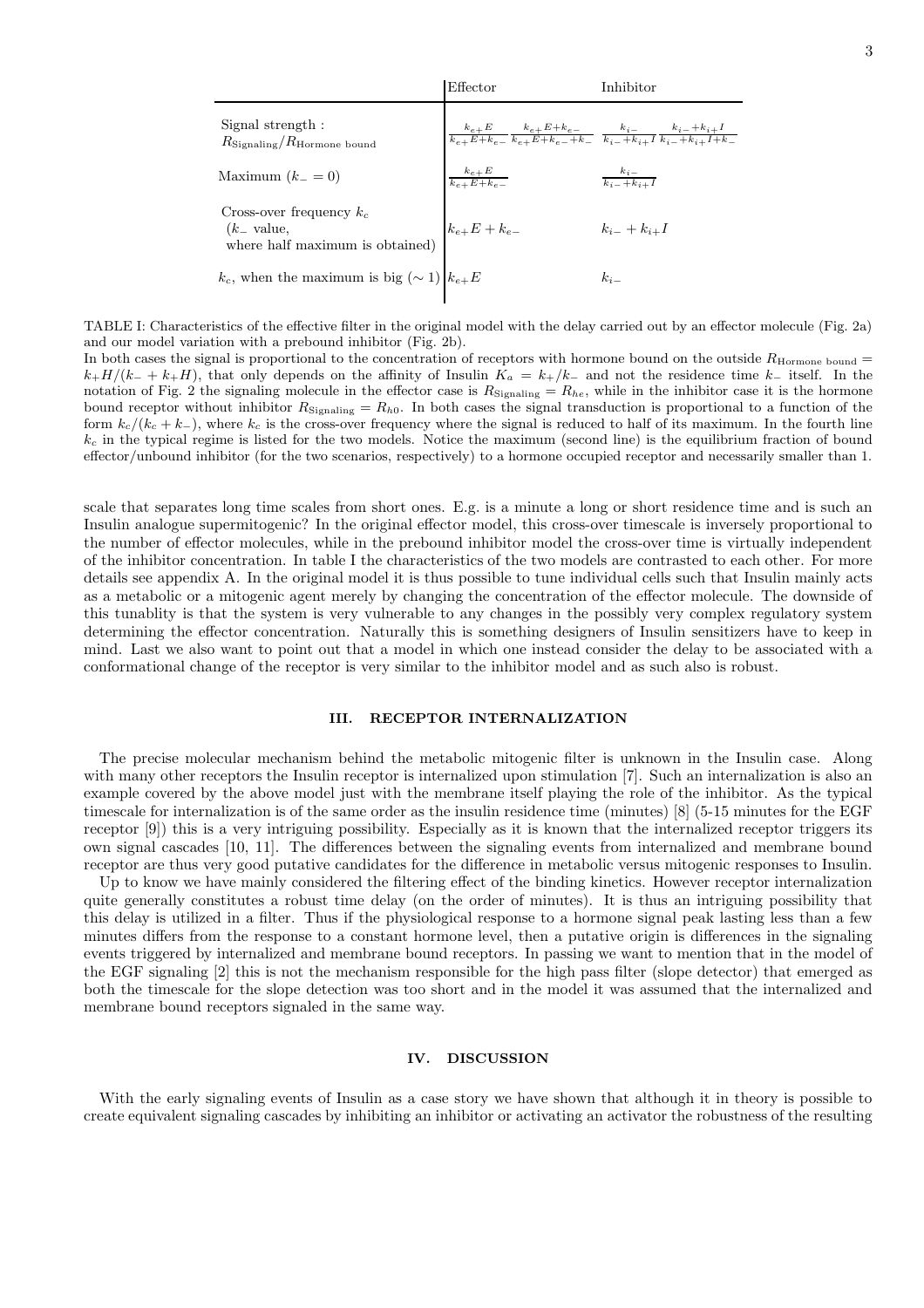circuitry is very different. In the Insulin case the inhibitor version was the most robust. However this is not generally the case as in transcriptional feed forward loops [12–14] the activator version is the most robust. Curiously enough the activator version is also the most common one [12, 15]. We also pointed out that receptor internalization generally is a robust way to create a time delay in signaling cascades. It is thus possible that receptor internalization is involved in filtering the signal. Differences in the membrane bound and internalized receptor downstream signaling are thus good putative targets to explain physiological differences between short transient signals and more sustained signals.

## V. ACKNOWLEDGMENTS

In this project my discussions with Pierre de Meyts have been very useful. Furthermore I have received financial support from both the Danish Natural Science Research Council grant number 21-03-0284 and the Bio+IT program under the Øresund Science Region and Øforsk.

## APPENDIX A: INSULIN MODEL IN MORE DETAIL.

#### 1. The model

Here we consider the microscopic model for mitogen signaling where there is an inhibitor of signaling that can bind to the Insulin receptor on the inside. The model is developed under the following general assumptions:

- 1. The binding of hormone and inhibitor (effector) can be described classically, with constant on and off rates.
- 2. Only effects directly related to the binding of hormone and inhibitor (effector) are important
- 3. The inhibitor bind preferentially to hormone-UNoccupied receptors.
- 4. Signaling only occurs when a hormone is bound to the receptor and no inhibitor is bound.
- 5. When hormone stop binding to a receptor the inhibitor rapidly binds to the receptor. The concentration of inhibitor is so large that an inhibitor almost all the time is bound to a receptor without a hormone bound (in equilibrium).
- 6. After the receptor has undergone non-equilibrium phosphorylation upon binding of the hormone the inhibitor prefers not to bind to the receptor anymore. (The inhibitor is released by hormone binding)

The equilibrium system is most easily visualized by looking at Fig. 3.



FIG. 3: The inhibitor reaction diagram before the non-equilibrium phosphorylation is considered. Compared with Fig. 2b here the completely unoccupied receptor  $R_{00}$  and all reactions are included.

Here  $R_{00}$ ,  $R_{h0}$ ,  $R_{0i}$ , and  $R_{hi}$  are respectively the concentrations of the unoccupied receptor, receptor occupied by hormone only, receptor occupied by inhibitor only, and receptor occupied by both hormone and inhibitor.  $\tilde{I}$  is the concentration of inhibitor and  $H$  is the concentration of hormone. In Fig. 3 we have made the simplifying assumption that the rates for binding and unbinding of hormone to the receptor  $(k+H)$  and  $k_$ , respectively) is independent of its internal configuration (inhibitor bound or not). Assumption 5 above translates into

• The rate for binding of the inhibitor to the unoccupied receptor  $(R_{00})$  is the fastest timescale in the problem i.e.  $k'_{I+}I \gg$  all other rates.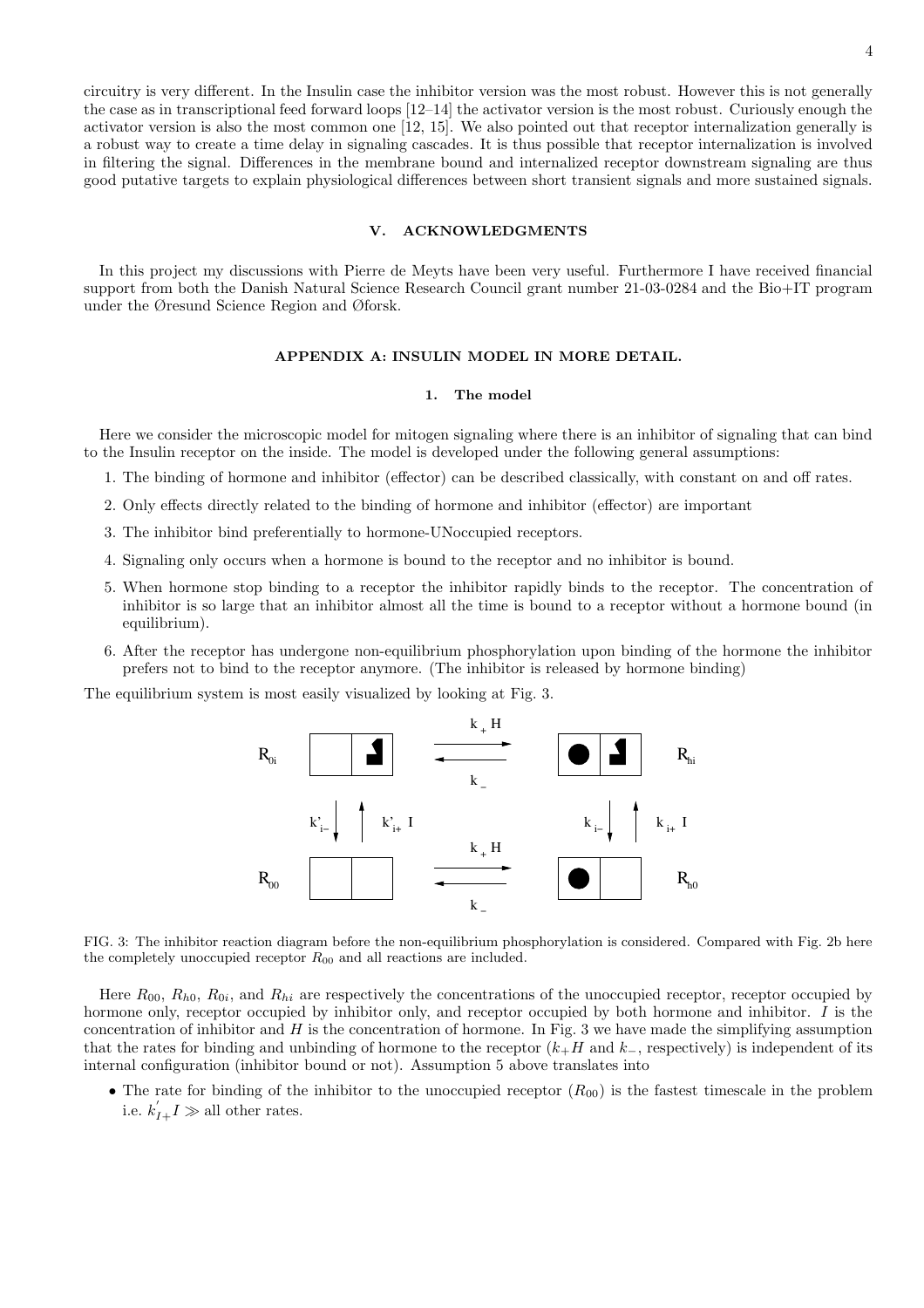## 5

## 2. Non-equilibrium binding kinetics

In fact the system in Fig. 3 is not alone in the world. If it had everything would have been governed by equilibrium dynamics and the different rate constants would have been related to each others (constraints). Furthermore the relative amount of the different kinds of receptors are given by the difference in free energy between them. Hence there is no dependence on the size of the kinetic parameters for the reactions — only their ratios e.g.  $\frac{k+H}{k}$  $\frac{k-1}{k-1}$  enter. In particular assumption 3 together with the simplifying assumption that the hormone binding rates are independent of inhibitor binding implies that in equilibrium the inhibitor is also almost always bound to the receptor (It is NOT released from the receptor by hormone binding) However it is known the receptor instantaneously undergoes nonequilibrium phosphorylation upon binding of the hormone. Consequently the rates in Fig. 3 contains an effective non-equilibrium part and we are in practice free to choose the kinetic parameters as we please [6]. In particular we can impose assumption 6  $(k_{i+1} < k_{i-})$  and thus effectively ignore the pathway where the hormone binds to  $R_{00}$  in order to produce the signaling complex  $R_{h0}$ . With this in mind it is possible with the help of assumption 5 to reduce the dynamics in Fig. 3 to that in Fig. 2b.

a. The rate equations for Fig. 2b

$$
\frac{dR_{hi}}{dt} = k_{+}H R_{0i} - k_{-}R_{hi} - k_{i-}R_{hi} + k_{i+}I R_{h0}
$$
\n(A1)

$$
\frac{dR_{h0}}{dt} = k_{i-}R_{hi} - (k_{i+}I + k_{-})R_{h0}
$$
\n(A2)

The corresponding equations for the effector case (Eq. 1 in [6]) are

$$
\frac{dR_{h0}}{dt} = k_{+}H R_{00} - k_{-}R_{h0} - k_{e+}ER_{h0} + k_{e-}R_{he}
$$
\n(A3)

$$
\frac{dR_{he}}{dt} = k_{e+}ER_{h0} - (k_{e-} + k_{-})R_{he}.
$$
\n(A4)

The two set of equations are thus identical upon toggling 0 and i; e and i; association and dissociation on the inside of the receptor. This is also clear directly from the figures. In tabular form this is

| inhibitor                                                   | effector                                      |
|-------------------------------------------------------------|-----------------------------------------------|
| $R_{0i}$<br>$R_{hi}$<br>$R_{h0}$<br>$\frac{k_{i-}}{k_{i+}}$ | $R_{00}$<br>$R_{h0}$<br>$R_{he}$<br>$k_{e+}E$ |
|                                                             | $k_{e-}$                                      |

The mitogenic signal in the inhibitor case is proportional to the steady state fraction of time, where the receptor binds a hormone and no inhibitor  $R_{h0}$ . Solving the equations yield (Compare with Eq. 2 in [6])

$$
\frac{R_{h0}}{R_{0i} + R_{hi} + R_{h0}} = \frac{k_+ H}{k_- + k_+ H} \frac{k_{i-}}{k_{i-} + k_{i+} I + k_-}
$$
(A5)

The first factor is just the fraction of time, where hormone is bound to the receptor on the outside R<sub>Hormone bound</sub>. This is the same in the two scenarios (inhibitor and effector respectively).

## 3. Differences

We here consider the natural limits where the inhibitor prefers not to be bound to the hormone occupied receptor, while the effector prefers to be bound to the hormone occupied receptor. In formula language we have

$$
k_{i-} \gg k_{i+}I
$$
 inhibitor (A6)  
\n
$$
k_{e+}E \gg k_{e-}
$$
 effector (A7)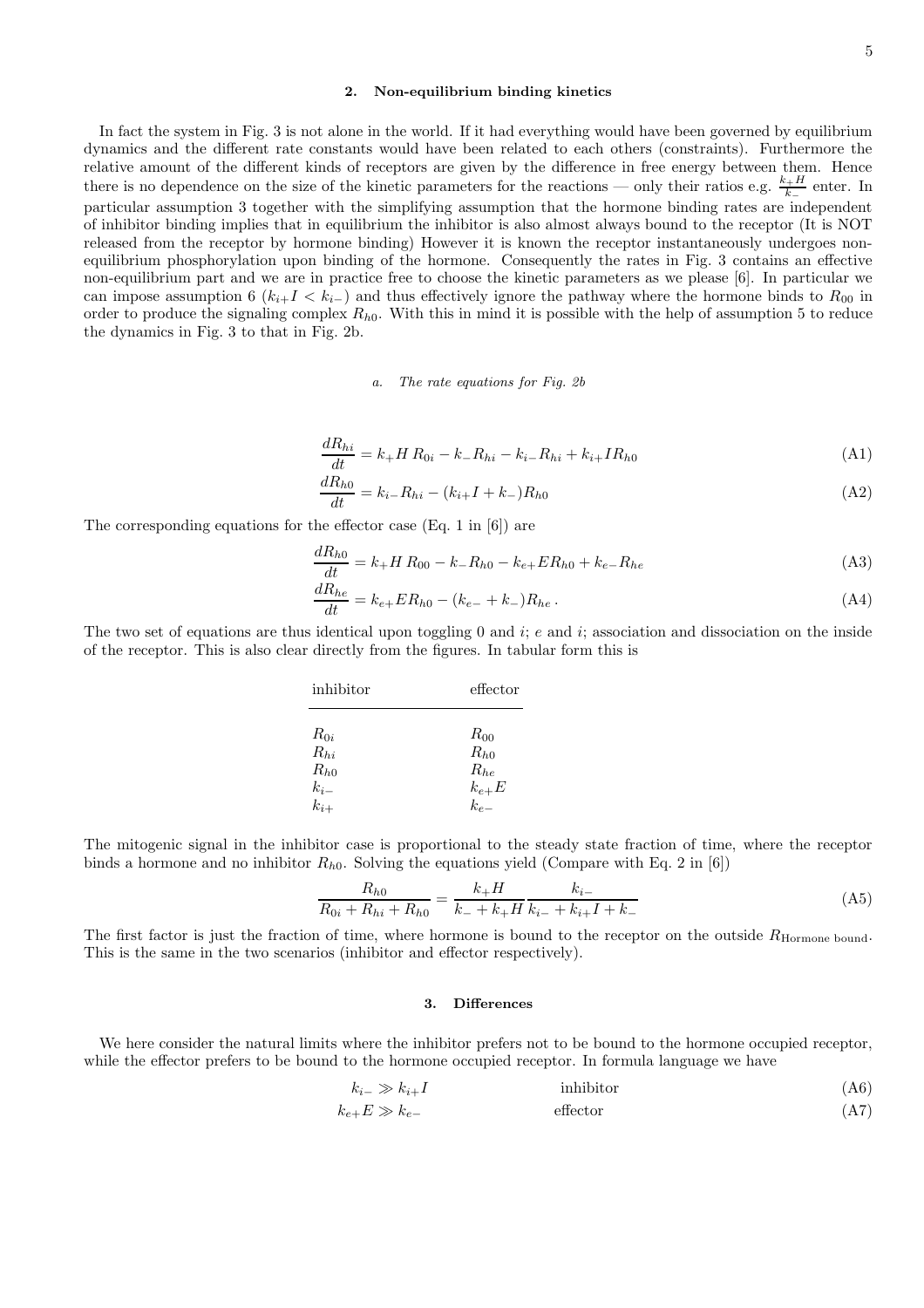In both these cases the maximum signaling (for  $k_ - = 0$ ) is close to its theoretical maximum 1 and relatively independent of the concentration of the signaling molecule I and  $E$  respectively. The major difference is in the cross-over frequency

$$
k_c \approx k_{i-}
$$
inhibitor (A8)  
\n
$$
k_c \approx k_{e+}E
$$
effector (A9)

### 4. Significance of the cross over frequency  $k_c$

Since the maximum is anyway close to one it is only the ratio of  $k_-\text{ to }k_c$  i.e.  $k_-/k_c$  that determines the mitogenic potency relative to the metabolic potency. Experimentally this ratio has already been changed by producing Insulin



FIG. 4: The filter function  $k_c/(k_c + k_-)$  versus  $k_-/k_c$ .

analogues with a wide range of values for  $k_$ . One interesting result is that an Insulin analogue with an extremely long residence time (small k−) was able to induce cancer in rat [5]. In principle standard Insulin could be tuned into the same regime (closer to) by instead increasing  $k_c$ . The tuneability of  $k_c$  is thus a question of practical interest. Notice also that the experiments with the different Insulin analogues can be used to measure  $k_c$ .

#### a. The inhibitor case

Here  $k_c \approx k_{i-1}$  so the crossover rate is hardwired into the amino acid sequence and it is hard to change. You have to either use alternative splicing or different post transcriptional changes. It is thus not completely ruled out that the function of the receptor can be tuned during for instance development or from cell type to cell type, but only in a step function like manner where there is one or two different modes of operation. Also Insulin sensitizers and other drugs do not easily change  $k_c$ .

#### b. The effector case

Here  $k_c \approx k_{e+}E$  is proportional to the concentration of effector molecules and is thus highly tuneable and can easily vary continuously from cell type to cell type and during development. Since  $k_c \approx k_{e+}E$  is an important quantity it is highly likely  $E$  is controlled through a delicate feedback mechanism. Drugs designed to alter the downstream signaling processing of the Insulin receptor potentially risk unadverdently to change the level of  $E$  and thus the mitogenic potency of Insulin. The worst case scenario is to make Insulin carcinogenic [5].

<sup>[1]</sup> S. Traverse, K. Seedorf, H. Paterson, C.J. Marshall, P. Cohen, and A. Ullrich (1994) Curr. Biol. 4, p 694–701